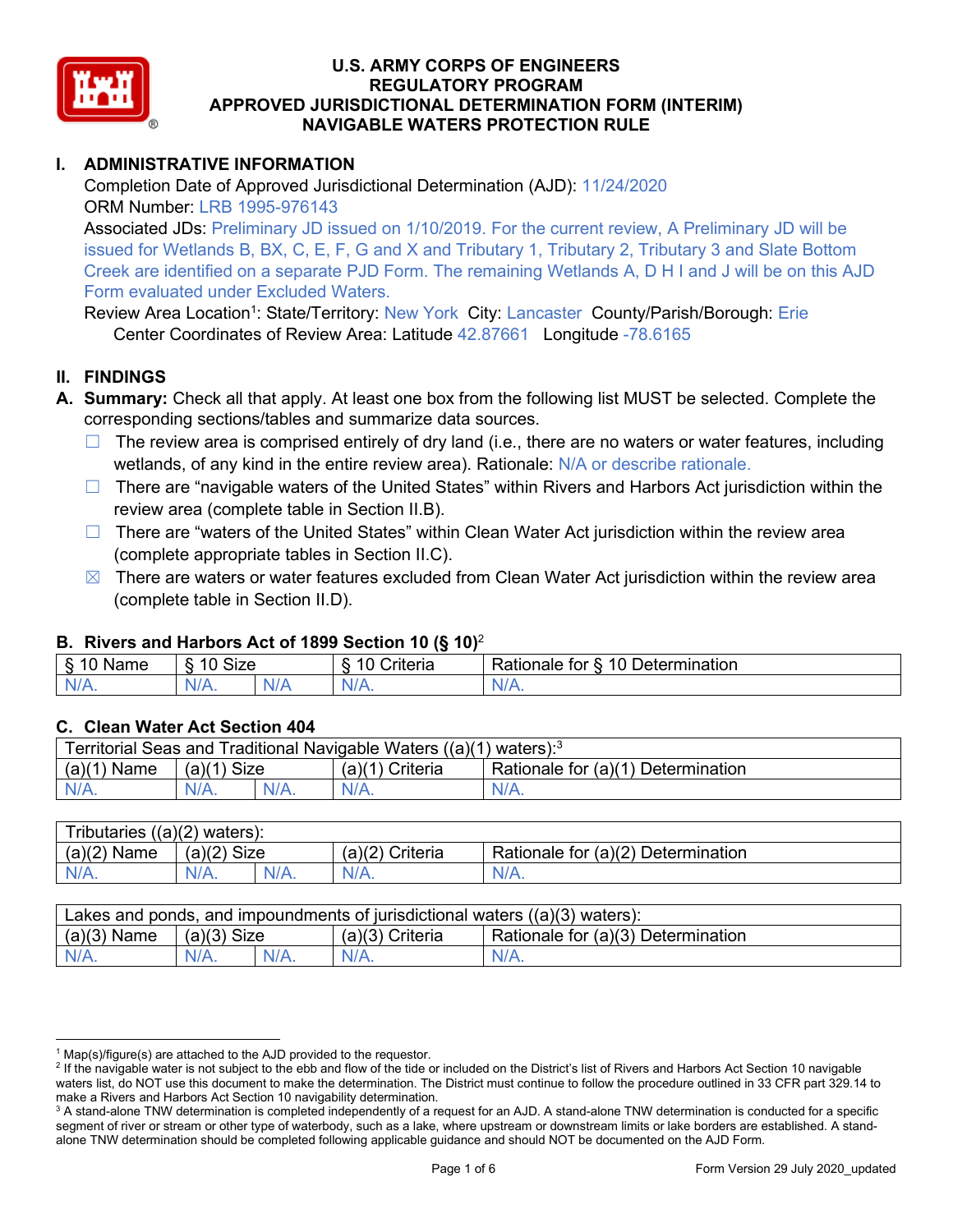

| Adjacent wetlands $((a)(4)$ waters): |                |         |                     |                                    |  |  |
|--------------------------------------|----------------|---------|---------------------|------------------------------------|--|--|
| $(a)(4)$ Name                        | Size<br>(a)(4) |         | Criteria<br>(a)(4)' | Rationale for (a)(4) Determination |  |  |
| $N/A$ .                              | $N/A$ .        | $N/A$ . | $N/A$ .             | $N/A$ .                            |  |  |

# **D. Excluded Waters or Features**

| Excluded waters $((b)(1) - (b)(12))$ : <sup>4</sup> |                       |                  |                                    |                                                                                                                                                                                                                                                                                                                                                                                                                                                                                                                                                                                                                                                                                                                                                                                                                                                                                                                                                                                                                                                                                                                                                                                                                                                                                                                                                                                                                                                                                                                                                                                                                                                                                              |  |  |  |  |
|-----------------------------------------------------|-----------------------|------------------|------------------------------------|----------------------------------------------------------------------------------------------------------------------------------------------------------------------------------------------------------------------------------------------------------------------------------------------------------------------------------------------------------------------------------------------------------------------------------------------------------------------------------------------------------------------------------------------------------------------------------------------------------------------------------------------------------------------------------------------------------------------------------------------------------------------------------------------------------------------------------------------------------------------------------------------------------------------------------------------------------------------------------------------------------------------------------------------------------------------------------------------------------------------------------------------------------------------------------------------------------------------------------------------------------------------------------------------------------------------------------------------------------------------------------------------------------------------------------------------------------------------------------------------------------------------------------------------------------------------------------------------------------------------------------------------------------------------------------------------|--|--|--|--|
| <b>Exclusion Name</b>                               | <b>Exclusion Size</b> |                  | Exclusion <sup>5</sup>             | Rationale for Exclusion Determination                                                                                                                                                                                                                                                                                                                                                                                                                                                                                                                                                                                                                                                                                                                                                                                                                                                                                                                                                                                                                                                                                                                                                                                                                                                                                                                                                                                                                                                                                                                                                                                                                                                        |  |  |  |  |
| <b>Wetland H</b>                                    | 0.59                  | acre(s)          | $(b)(1)$ Non-<br>adjacent wetland. | Wetland H does not meet the definition of an<br>(a)(4) adjacent wetland as it doesn't meet any of<br>the four adjacency criteria set forth in<br>33CFR328.3(c)(1). A review of remote tools and<br>observations on the site visit conducted on July<br>9, 2020 showed evidence that Wetland H is a<br>small isolated pocket scrub-shrub wetland that is<br>entirely surrounded by uplands. Wetland H does<br>not abut a water identified in paragraph(a) (1) (2)<br>or $(3)$ . The closest $(a)(1)-(a)(3)$ tributary is 104<br>linear feet to the west of Wetland H and is<br>Tributary 2 which is visible on aerial photographs<br>and based on site observations has intermittent<br>flow. Wetland H isn't inundated by flooding from<br>the Tributary 2 in a typical year. No indications of<br>flooding such as sediment, debris, wrack lines,<br>scour, etc. were observed between the Tributary<br>2 and Wetland H. The NRCS soils series<br>identified within this area indicate no frequency<br>of flooding. Also, a review of FEMA maps shows<br>that Wetland H to be well outside the limits of the<br>mapped 500-year floodplain and Regulatory<br>Floodway. As per site observations and a review<br>of remote tools and the delineation report, there<br>is no evidence to show that Wetland H is<br>separated from Tributary 2 to a natural berm,<br>bank dune or similar feature. In addition, there is<br>no evidence that Wetland H is physically<br>separated from Tributary 2 only by an artificial<br>dike, barrier or similar artificial structure. No<br>culvert or similar artificial feature were observed<br>within or outletting from Wetland H to Tributary<br>2. |  |  |  |  |
| <b>Wetland I</b><br><b>Wetland J</b>                | 0.06<br>0.23          | $\text{acre}(s)$ | $(b)(1)$ Non-<br>adjacent wetland. | Wetland I and J are situated near each other<br>within the same area on the project site and the<br>review of remote tools and on-site observations<br>provided similar results and therefore the<br>rationale for Wetland I and Wetland J is                                                                                                                                                                                                                                                                                                                                                                                                                                                                                                                                                                                                                                                                                                                                                                                                                                                                                                                                                                                                                                                                                                                                                                                                                                                                                                                                                                                                                                                |  |  |  |  |

<sup>4</sup> Some excluded waters, such as (b)(2) and (b)(4), may not be specifically identified on the AJD form unless a requestor specifically asks a Corps district to do so. Corps districts may, in case-by-case instances, choose to identify some or all of these waters within the review area.  $5$  Because of the broad nature of the (b)(1) exclusion and in an effort to collect data on specific types of waters that would be covered by the (b)(1)

exclusion, four sub-categories of (b)(1) exclusions were administratively created for the purposes of the AJD Form. These four sub-categories are not new exclusions, but are simply administrative distinctions and remain (b)(1) exclusions as defined by the NWPR.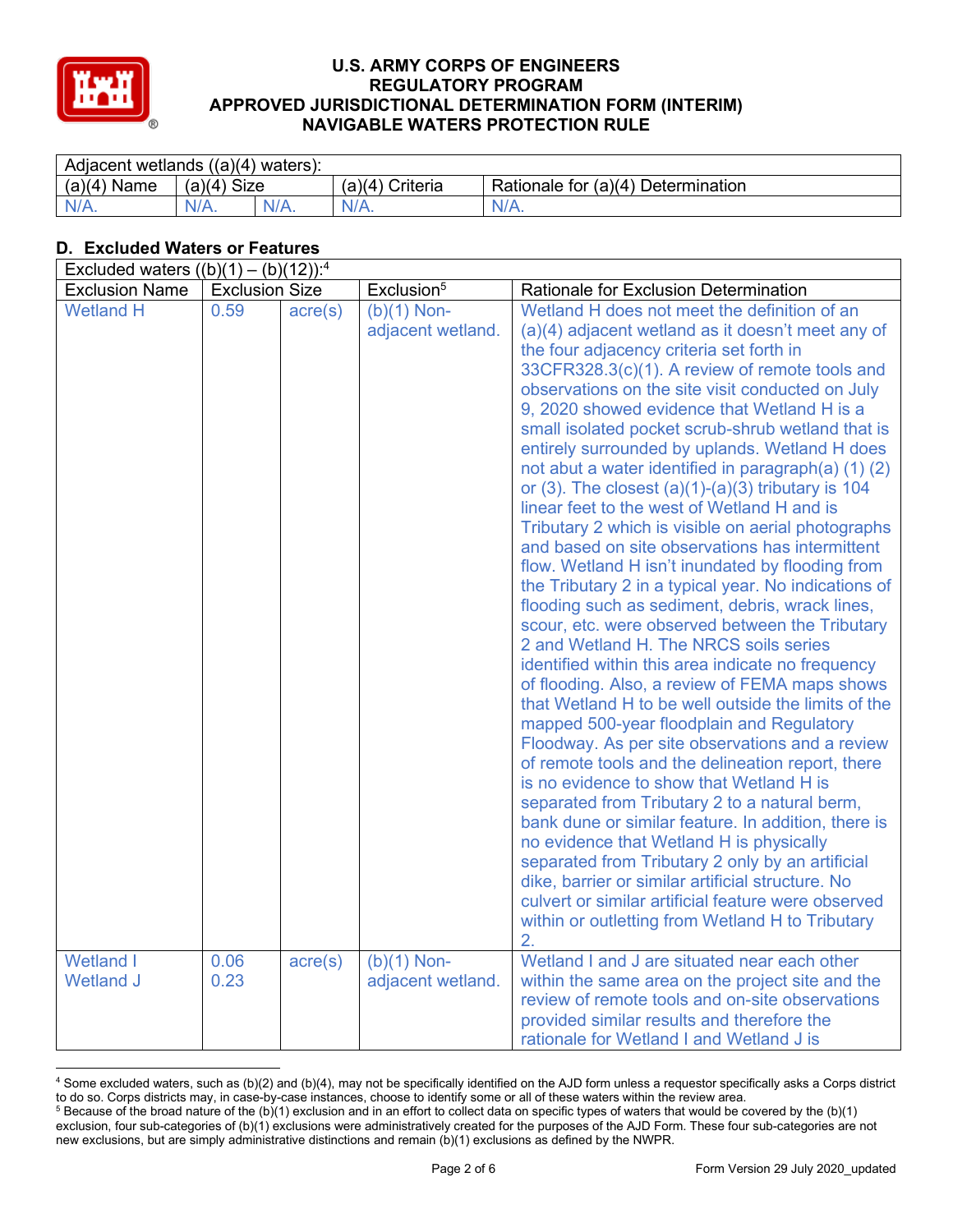

| Excluded waters $((b)(1) - (b)(12))$ : <sup>4</sup> |                       |                  |                                    |                                                                                                                                                                                                                                                                                                                                                                                                                                                                                                                                                                                                                                                                                                                                                                                                                                                                                                                                                                                                                                                                                                                                                                                                                                                                                                                                                                                                                                                                                                                                                                                                                                                                                                                                                                                                                                                |  |  |  |
|-----------------------------------------------------|-----------------------|------------------|------------------------------------|------------------------------------------------------------------------------------------------------------------------------------------------------------------------------------------------------------------------------------------------------------------------------------------------------------------------------------------------------------------------------------------------------------------------------------------------------------------------------------------------------------------------------------------------------------------------------------------------------------------------------------------------------------------------------------------------------------------------------------------------------------------------------------------------------------------------------------------------------------------------------------------------------------------------------------------------------------------------------------------------------------------------------------------------------------------------------------------------------------------------------------------------------------------------------------------------------------------------------------------------------------------------------------------------------------------------------------------------------------------------------------------------------------------------------------------------------------------------------------------------------------------------------------------------------------------------------------------------------------------------------------------------------------------------------------------------------------------------------------------------------------------------------------------------------------------------------------------------|--|--|--|
| <b>Exclusion Name</b>                               | <b>Exclusion Size</b> |                  | Exclusion <sup>5</sup>             | Rationale for Exclusion Determination                                                                                                                                                                                                                                                                                                                                                                                                                                                                                                                                                                                                                                                                                                                                                                                                                                                                                                                                                                                                                                                                                                                                                                                                                                                                                                                                                                                                                                                                                                                                                                                                                                                                                                                                                                                                          |  |  |  |
|                                                     |                       |                  |                                    | explained for both below. Wetland I and Wetland<br>J do not meet the definition of an $(a)(4)$ adjacent<br>wetland as they don't meet any of the four<br>adjacency criteria set forth in 33CFR328.3(c)(1).<br>Wetland I and Wetland J are small forested<br>wetlands that lie south of residential<br>development and a roadway and are completely<br>surrounded by uplands. Wetland I and J don't<br>abut an $(a)(1)-(a)(3)$ water. The closest $(a)(1)-$<br>(a)(3) water is Slate Bottom Creek Tributary<br>which is approximately 1040 feet to the north of<br>the Wetland I and approximately 1200 linear feet<br>north of Wetland J. Based on the on-site<br>observations and a review of remote tools, there<br>is no evidence to indicate that Wetland I and<br>Wetland J are inundated by flooding from Slate<br>Bottom Creek Tributary. The soils that are<br>identified in the NRCS soils survey in this area<br>have no frequency of flooding or ponding as<br>well. Both wetlands are also outside of the<br>mapped 500 year floodplain boundary and<br>Regulatory Floodway. Based on the site visit<br>observations and a review of aerial photography,<br>there is no evidence of a natural berm or natural<br>feature that physically separates Wetland I and<br>Wetland J from the South Branch to Slate<br>Bottom Creek Tributary. As per on-site<br>observations, the delineation report and<br>mapping, and a review of remote tools, Wetland<br>I and Wetland J are surrounded by uplands,<br>There is no evidence that Wetland I and Wetland<br>J are physically separated from a $(a)(1)-(a)(3)$<br>water by a an artificial dike, barrier, or similar<br>artificial structure. No culvert, flood or tide gate,<br>pump, or similar artificial feature were observed<br>within or outletting from Wetland I or Wetland J |  |  |  |
|                                                     |                       |                  |                                    | to Slate Bottom Creek Tributary.                                                                                                                                                                                                                                                                                                                                                                                                                                                                                                                                                                                                                                                                                                                                                                                                                                                                                                                                                                                                                                                                                                                                                                                                                                                                                                                                                                                                                                                                                                                                                                                                                                                                                                                                                                                                               |  |  |  |
| <b>Wetland A</b>                                    | 0.24                  | $\text{acre}(s)$ | $(b)(1)$ Non-<br>adjacent wetland. | Wetland A does not meet the definition of an<br>(a)(4) adjacent wetland as it doesn't meet any of<br>the four adjacency criteria set forth in<br>33CFR328.3(c)(1). Wetland A is situated in<br>eastern portion of the project site and is a small<br>remote scrub-shrub wetland surrounded by<br>uplands. It is approximately 1040 linear feet<br>south of Slate Bottom Creek, the closest (a)(1)-<br>(a)(3) tributary. Based on site visit observations<br>and a review of aerial photography, Wetland A<br>doesn't abut an (a)(1)-(a)(3) water which would                                                                                                                                                                                                                                                                                                                                                                                                                                                                                                                                                                                                                                                                                                                                                                                                                                                                                                                                                                                                                                                                                                                                                                                                                                                                                   |  |  |  |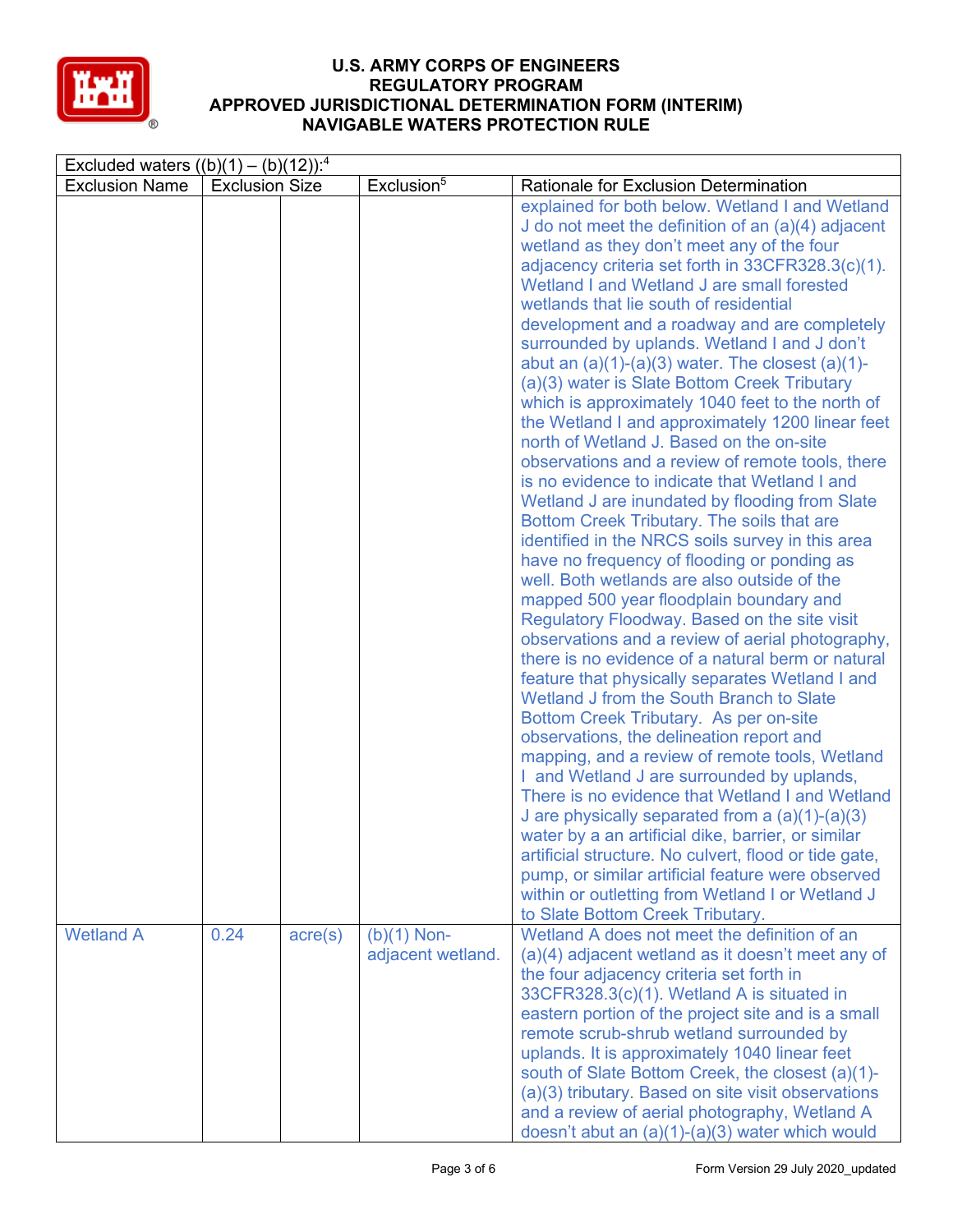

| Excluded waters $((b)(1) - (b)(12))$ : <sup>4</sup> |                       |                  |                                    |                                                                                                                                                                                                                                                                                                                                                                                                                                                                                                                                                                                                                                                                                                                                                                                                                                                                                                                                                                                                                                                                                                                                                                                                                                                                                                                |  |  |  |
|-----------------------------------------------------|-----------------------|------------------|------------------------------------|----------------------------------------------------------------------------------------------------------------------------------------------------------------------------------------------------------------------------------------------------------------------------------------------------------------------------------------------------------------------------------------------------------------------------------------------------------------------------------------------------------------------------------------------------------------------------------------------------------------------------------------------------------------------------------------------------------------------------------------------------------------------------------------------------------------------------------------------------------------------------------------------------------------------------------------------------------------------------------------------------------------------------------------------------------------------------------------------------------------------------------------------------------------------------------------------------------------------------------------------------------------------------------------------------------------|--|--|--|
| <b>Exclusion Name</b>                               | <b>Exclusion Size</b> |                  | Exclusion <sup>5</sup>             | Rationale for Exclusion Determination                                                                                                                                                                                                                                                                                                                                                                                                                                                                                                                                                                                                                                                                                                                                                                                                                                                                                                                                                                                                                                                                                                                                                                                                                                                                          |  |  |  |
|                                                     |                       |                  |                                    | be Slate Bottom Creek. There is no evidence<br>that Wetland A is inundated by flooding from<br>Slate Bottom Creek in a typical year. Wetland A<br>is not located within the 500-year floodplain or<br><b>Regulatory Floodway and the NRCS Soil survey</b><br>mapped soils within this area did not show any<br>frequency of flooding. All available evidence<br>indicates that Wetland A is not physically<br>separated from an $((a)(1)-(a)(3)$ Slate Bottom<br>Creek) water by a natural berm, bank, dune, or<br>similar natural feature. Also, Wetland A is not<br>physically separated from a water identified in<br>paragraph (a) $(1)$ , $(2)$ or $(3)$ of this section only<br>by an artificial dike, barrier, or similar artificial<br>structure so long as that structure allows for a<br>direct hydrologic surface connection between the<br>wetlands and the water identified in paragraph<br>$(a)(1)$ , $(2)$ , or $(3)$ of this section in a typical year,<br>such as through a culvert, flood or tide gate,<br>pump, or similar artificial feature. No culverts or<br>similar artificial structure was observed outletting<br>from Wetland A to Slate Bottom Creek.                                                                                                                              |  |  |  |
| <b>Wetland D</b>                                    | 0.194                 | $\text{acre}(s)$ | $(b)(1)$ Non-<br>adjacent wetland. | Wetland D does not meet the definition of an<br>(a)(4) adjacent wetland as it doesn't meet any of<br>the four adjacency criteria set forth in<br>33CFR328.3(c)(1). As per on-site observations<br>and review of remote tools, Wetland D is<br>completed surrounded by uplands. It doesn't<br>abut an $(a)(1)-(a)(3)$ water. It is approximately<br>200 linear feet from the closest $(a)(1)-(a)(3)$<br>tributary and is located upslope of this tributary.<br>Wetland D isn't inundated by flooding from the<br>Tributary 2 in a typical year. No indications of<br>flooding such as sediment, debris, wrack lines,<br>scour, etc. were observed between the Tributary<br>2 and Wetland D. The NRCS soils series<br>identified within this area indicate no frequency<br>of flooding. Based on the site visit observations<br>and a review of aerial photography, there is no<br>evidence of a natural berm or natural feature that<br>physically separates Wetland D from Tributary 2.<br>As per on-site observations, the delineation<br>report and mapping, and a review of remote<br>tools, there is no evidence that Wetland D is<br>physically separated from an $(a)(1)-(a)(3)$ water<br>by a an artificial dike, barrier, or similar artificial<br>structure. No culvert, flood or tide gate, pump, or |  |  |  |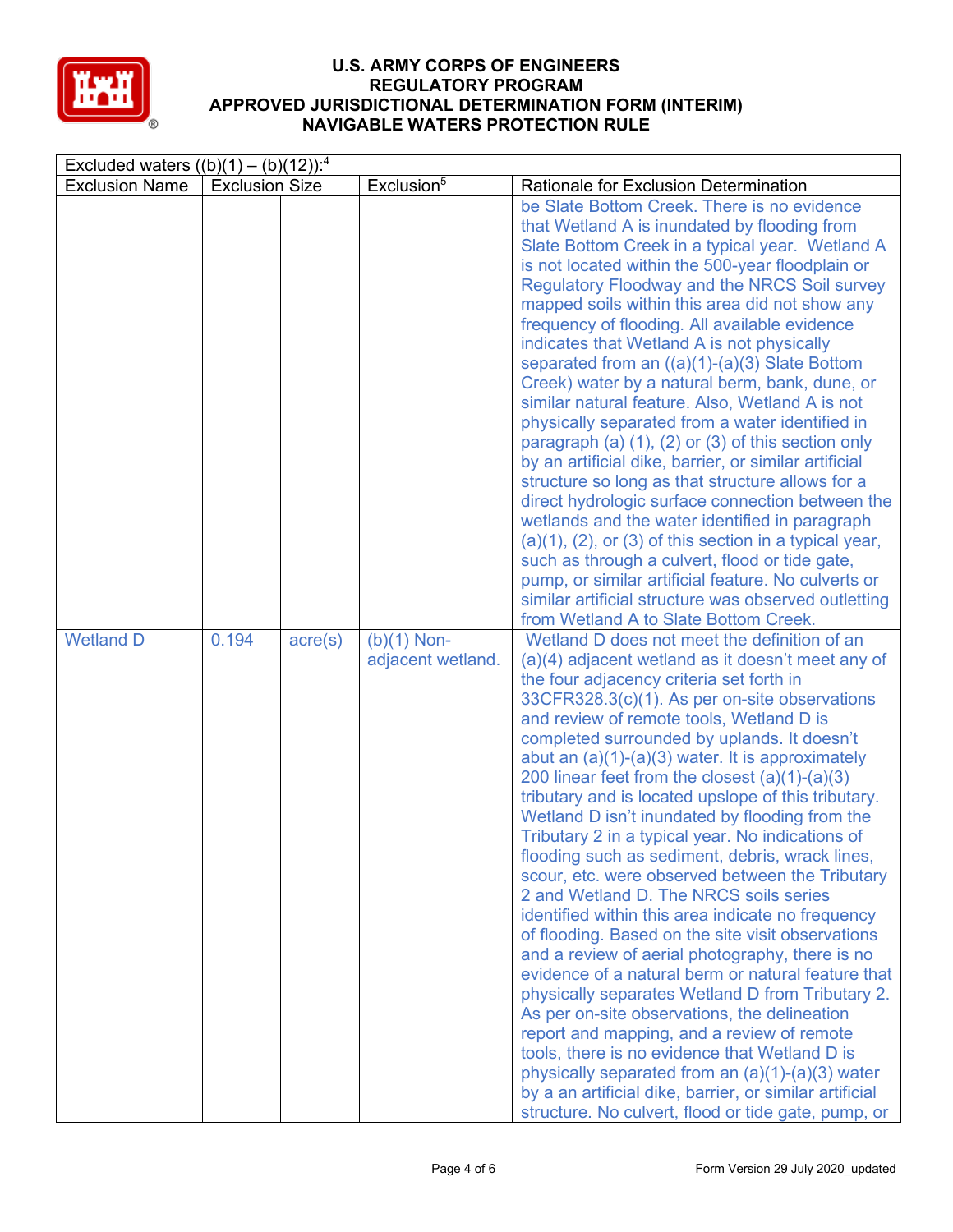

| Excluded waters $((b)(1) - (b)(12))$ : <sup>4</sup> |                |  |                        |                                                    |  |  |  |  |
|-----------------------------------------------------|----------------|--|------------------------|----------------------------------------------------|--|--|--|--|
| <b>Exclusion Name</b>                               | Exclusion Size |  | Exclusion <sup>5</sup> | <b>Rationale for Exclusion Determination</b>       |  |  |  |  |
|                                                     |                |  |                        | similar artificial feature were observed within or |  |  |  |  |
|                                                     |                |  |                        | outletting from Wetland D to Tributary 2.          |  |  |  |  |

## **III. SUPPORTING INFORMATION**

**A. Select/enter all resources** that were used to aid in this determination and attach data/maps to this document and/or references/citations in the administrative record, as appropriate.

 $\boxtimes$  Information submitted by, or on behalf of, the applicant/consultant: The Wetland Delineation Report,

date, 02/01/2018, submitted by Wilson Environmental Technologies. This information is sufficient for purposes of this AJD.

Rationale: N/A or describe rationale for insufficiency (including partial insufficiency).

- $\Box$  Data sheets prepared by the Corps: Title(s) and/or date(s).
- ☒ Photographs: Aerial and Other: Review of Google Earth Aerials from 2016, 2011, 2009 and 2005.

Other photos within the wetland delineation report.

- $\boxtimes$  Corps site visit(s) conducted on: July 9, 2020
- ☒ Previous Jurisdictional Determinations (AJDs or PJDs): LRB-1996-9760197 (PJD issued on 01/10/2019.
- ☐ Antecedent Precipitation Tool: *provide detailed discussion in Section III.B*.
- ☒ USDA NRCS Soil Survey: NRCS Websoil Survey Accessed 13NOV2020 https://websoilsurvey.nrcs.usda.gov/app/WebSoilSurvey.aspx
- ☒ USFWS NWI maps: USFWS National Wetlands Inventory Mapper, Accessed 13NOV2020

https://fwsprimary.wim.usgs.gov/wetlands/apps/wetlands-mapper/ PFO1E wetlands identified within the project site.

☒ USGS topographic maps: Lancaster USGS Quadrangle accessed in ORM2 on 13NOV2020

| Data Source (select)              | Name and/or date and other relevant information                          |
|-----------------------------------|--------------------------------------------------------------------------|
| <b>USGS Sources</b>               | N/A. USGS National Map, Accessed 13NOV2020,                              |
|                                   | https://viewer.nationalmap.gov/advanced-viewer/                          |
| <b>USDA Sources</b>               | $N/A$ .                                                                  |
| <b>NOAA Sources</b>               | $N/A$ .                                                                  |
| <b>USACE Sources</b>              | Federal FEMA National Flood Hazard Layer Zones Accessed 13NOV2020        |
| <b>State/Local/Tribal Sources</b> | NYSDEC Environmental Resource Mapper-Review of NYS DEC state<br>wetlands |
| <b>Other Sources</b>              | $N/A$ .                                                                  |

## **Other data sources used to aid in this determination:**

**B. Typical year assessment(s):** The APT pulls precipitation data from NOAA's Daily Global Historical Climatology Network. The APT evaluates normal precipitation conditions based on the three 30-day periods preceding the observation date. For each period, a weighted condition value is assigned by determining whether the 30-day precipitation total falls within, above, or below the 70th and 30th percentiles for totals from the same date range over the preceding 30 years. The APT then makes a determination of "normal," "wetter than normal," or "drier than normal" based on the condition value sum. The APT also displays results generated via the Palmer Drought Severity Index and the University of